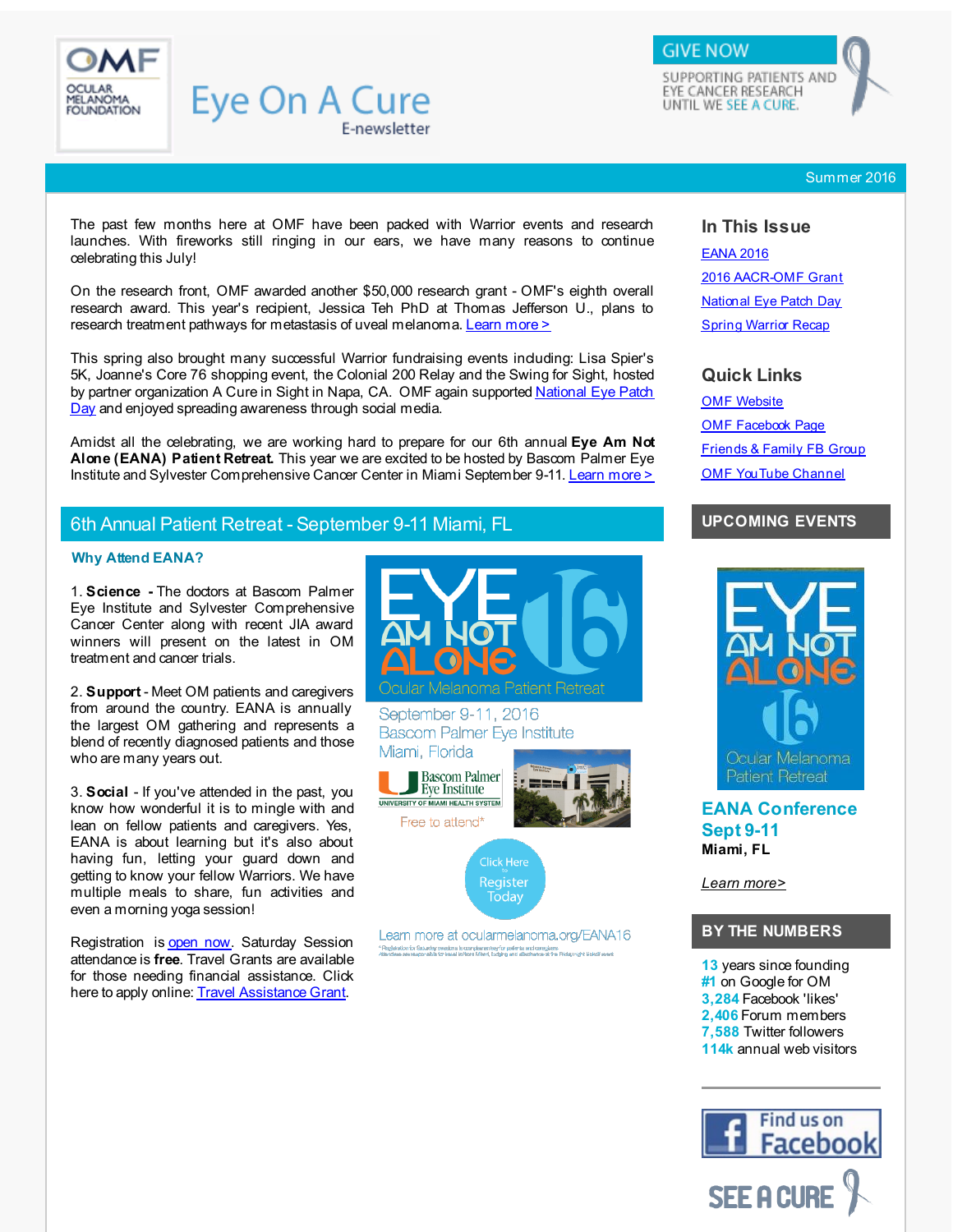

## 2016 AACR-OMF Fellowship Grant

#### <span id="page-1-0"></span>**Coming Closer to a Cure**

Jessica Teh, PhD, a post-doctoral research fellow in the Department of Cancer Biology at Thomas Jefferson University's Sidney Kimmel Cancer Center, was recently awarded the 2016 AACR-Ocular Melanoma Foundation Fellowship for her submission on *Utility of CDK4/6 Inhibitors in Uveal Melanoma.*

This is the third year OMF has partnered with the American Cancer Research Association (AACR) to provide a \$50,000 grant to support junior researchers in their efforts to develop treatment options for ocular melanoma. Dr. Teh joins an impressive list of individuals who are working to "See A Cure."

Her research focuses on the current absence of FDA-approved targeted inhibitor treatments for metastatic uveal melanoma. MEK-ERK 1/2 signalling is activated frequently in uveal melanoma due to driver mutations in either GNAQ or GNA11. While MEK inhibitors are FDAapproved in cutaneous melanoma, they provide a 14% response rate and modestly improve progression-free survival in uveal melanoma.

Dr. Teh's research aims to utilize an *in vivo* reporter model to monitor the effects of the combination of MEK and CDK4/6 inhibitors and to identify optimal dosing schemes for this combination. Ultimately through their experiments, her team expects to provide the pre-clinical basis for targeted inhibitor combinations in late-stage uveal melanoma.

## National Eye Patch Day

<span id="page-1-1"></span>May 20th was **National Eye Patch Day** and as part of this coordinated awareness event, OMF helped flood the community with pictures of eye patch wearing patients and community advocates. To heighten our reach, OMF partnered with ACIS to distribute a video created for Rare Disease Day highlighting patients of ocular melanoma and putting actual faces to the disease, and also distributed over 350 eye patches.



Friends, family, co-workers, and even canine friends joined the efforts. We wore our patches for our loved-ones. We wore patches for the doctors, nurses, and medical staff who join us in the search for a cure. We wore patches for each other. We believe all the pictures made a difference in spreading the word about ocular melanoma and strengthening the OM community.

Thank you to everyone who participated!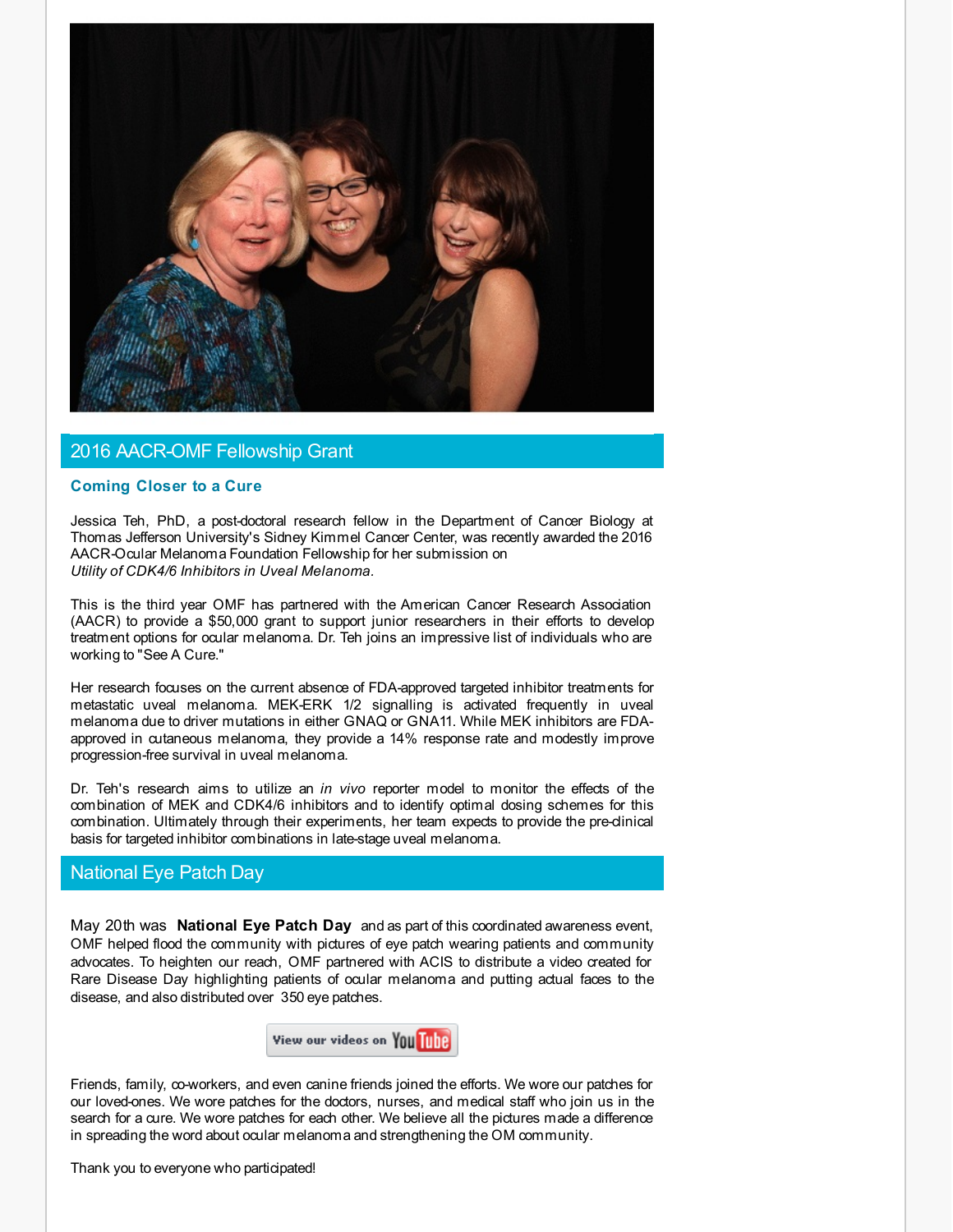

Warrior Update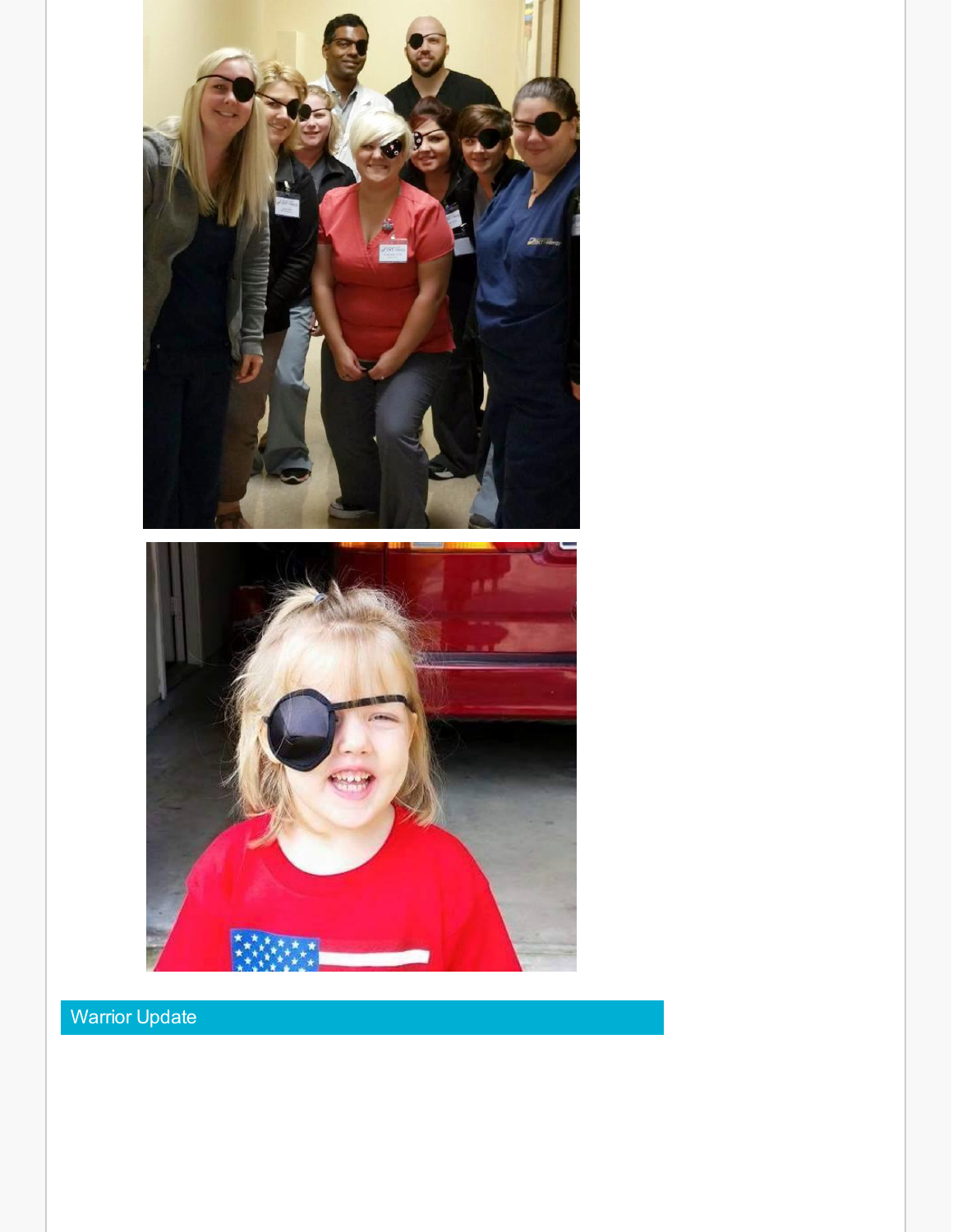#### **Shopping for a Cause**

In the cozy neighborhoods near the National Cathedral, the store [Core](http://r20.rs6.net/tn.jsp?f=001EGYB8uHb7yGjefA8Lvmk9JhLDi_acl8IkR3FXjtlYiluhywGAZrPIkBECBMfAJXNNH5tcf64ypn1_A_y6iYTq3IvI3jfdnfnZWD8LoUPsrIHu98kwpfq9o__SgTaen_Pi_Okl4P9c9yG3miRD9ktIzWEcQIUE-5GlvF6h9gRCbM-HGM8bvYVT_yCmlvJKx8D7gfV0At_cC9jJTiOXOZPeEtU5cKLtNlPWkvL3QMTDN1DEcZffjDSCv3eLPOzAFLAHeCq7PaXr_3ByG3vyIpvgKDw5qQxjeEUtFr7RCmQY96hOzdqUNh9oA==&c=&ch=) 72 serves as a boutique for athletic apparel. Joanne Barilla partnered with shop owner, Ferrell, to host a day of shopping and a percentage of the proceeds were donated to OMF.

Friends, family, and neighbors tried on stylish yoga pants, running shoes, and tank tops. The atmosphere was cheerful and fun (shopping always is!).

Joanne's efforts raised over \$3000. What a great way to spend an afternoon!



#### **2nd Annual Lisa Spiers 5K**

Sunshine, blue sky, and lots of smiles. That is how the 2nd annual Lisa Spiers 5K started and finished. Sponsored by the Kilmarnock Baptist Church, the race meandered through the quaint town, tree-shaded lanes, and freshly tilled corn fields.

Robbie Spiers, the local High School band teacher, was joined by family and friends to celebrate Lisa's life and raise awareness for ocular melanoma. Running wasn't

the only part of the festivities. Moon bounces, food, and a live band provided entertainment.

The race exceeded last year's income providing much needed funds for patient support and research. Next year's race has already been announced...come to the 3rd annual Lisa Spiers 5K on April 22, 2017!

#### **Colonial 200 Relay**

Does running 200 miles with a team of ten over the course of 30 hours sound fun? To team Victory the answer is a hearty "yes!" Ten runners from Loudoun county VA participated in a 200 mile race from Charlottesville, VA to Williamsburg, VA on April 22-23.

Team members took turns running different mileages, but the average was

about 20 miles per runner. Team Victory ran in sun, rain, and mist. The course varied from gravel country roads, park trails, and along highways.

OMF's very own Holly Abbe and Jessica Anderson were runners along with their family members. They used the event to spread awareness. Their vehicles and shirts proudly displayed OMF in large block letters. They had many opportunities to answer questions to fellow runners along the way about ocular melanoma.

#### **Interested in Putting On A Warrior Event?**

*The Warrior [Fundraising](http://r20.rs6.net/tn.jsp?f=001EGYB8uHb7yGjefA8Lvmk9JhLDi_acl8IkR3FXjtlYiluhywGAZrPIsfcSa-RpM0h3laM0RfZ2R3TDVu8LcpLukPGiBgnhfhpSrVi1xWqA3RoRpJ8QrSB_vG4gcOE81P4Bv8xuIsy3LlGQ4NhVL47wC6Kmje8qsArCWlmDXsZooe06-8a2RIWeP6rVaXqLLq_h58LDR6_g5bvZPCMc6ZiHRWXXuDSz1ZTk3tPhQpIlRWA55nor8ItOTUXtj3oO1013HTW_4-XFYRO86sg9jDrSs58Qu25vQy5pu3-j0mOHJ4PCOp0YjESWr7a7RZJHorQGW12k0XMP36tG__FlHvQcfLX1x2KGTDT&c=&ch=) Program is OMF's platform to empower members of the OM community to contribute their own time, talent and treasure. We work with YOU to put on an event or do something amazing - whether it's hosting a BBQ at your home, running a 10k or hosting an awareness event at your child's school. We can supply you with helpful instructions and best practices, plenty of giveaways (brochures, SEE A CURE sunglasses, t-shirts, etc.), and even additional volunteers and funds to make it a success! We can also work alongside you to ensure your event raises awareness of OM and funds for OMF research initiatives.*

*To learn more or to get your event planning started today, drop Holly, OMF's Warrior Program Director, a note at* [holly@ocularmelanoma.org](http://r20.rs6.net/tn.jsp?f=001EGYB8uHb7yGjefA8Lvmk9JhLDi_acl8IkR3FXjtlYiluhywGAZrPIgwbhE-oVcz3QHGZNmWugclwSBUwies0uq0HUPQrRWxMyY94ssAOuMExIouJv81hjciI1Dln3Wtw6GDNoPPhg4T_nM7Q16A0g5NA7xopMhGKDFCYKkoeACOMkQHW8-S_vtPn1ehuH5UIhf0nGlkzV-hean48-TSLogZtkb0W87gGossJuif0RHxuK0VlgCRcwb3aI86a4nNuFj0oUwPNBHN1z4Y4CQ4hoe5Jc27EV55yatnyeJCVxJ0aTUuQjSeQju_Kj2FKJc6pn6yEZY6qs5sTxX4b0cOUVuE_TAJb20pSMTPP0ZMtadPYx2q62O6A_R-eBBsdPn5SU3yHN2xsgTg4BzAU2WnJzQ==&c=&ch=).

**Spring 2016 Pictures**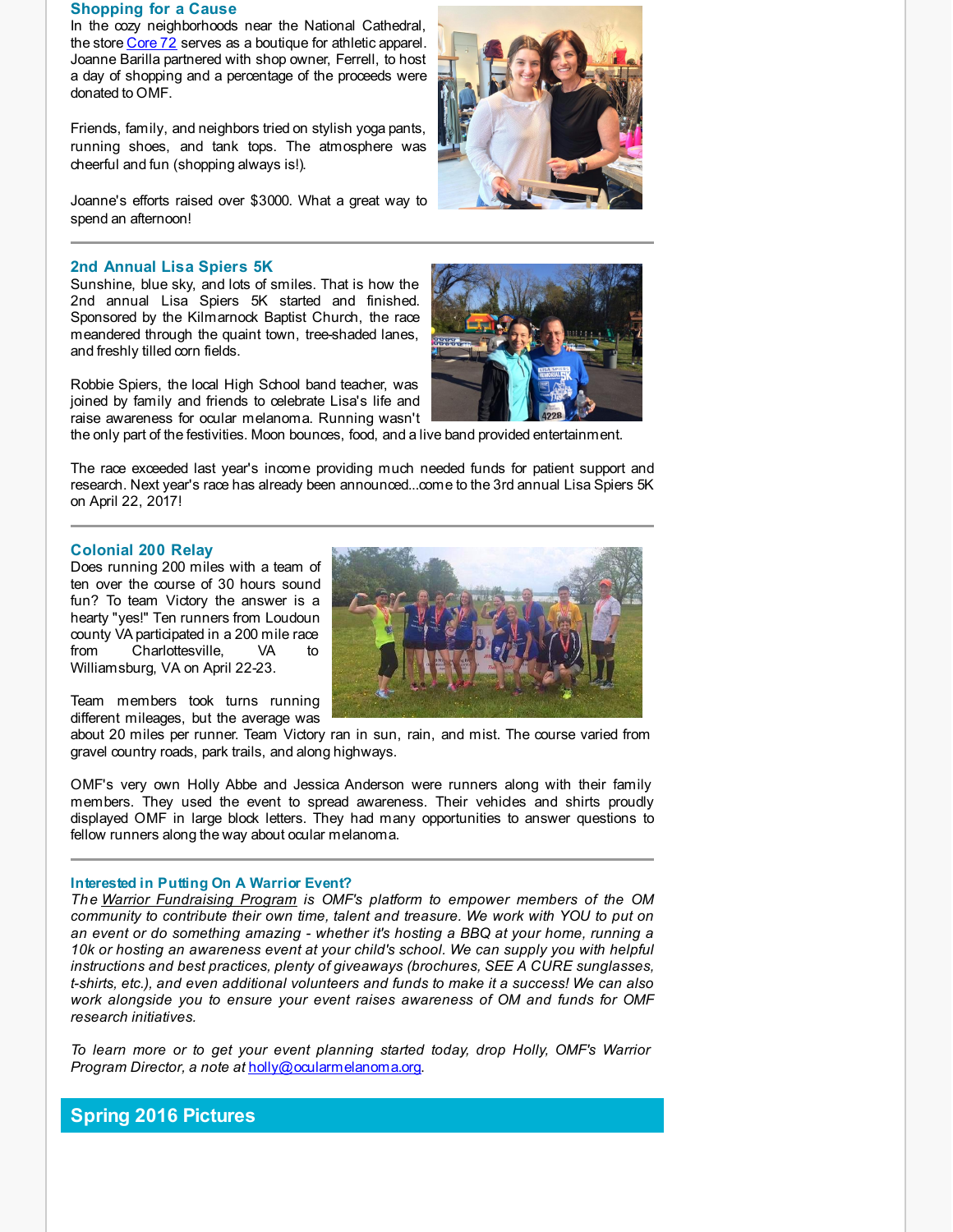

**Team Victory running to "See A Cure" at Colonial 200 Relay**



**Shoppers at Core 72**